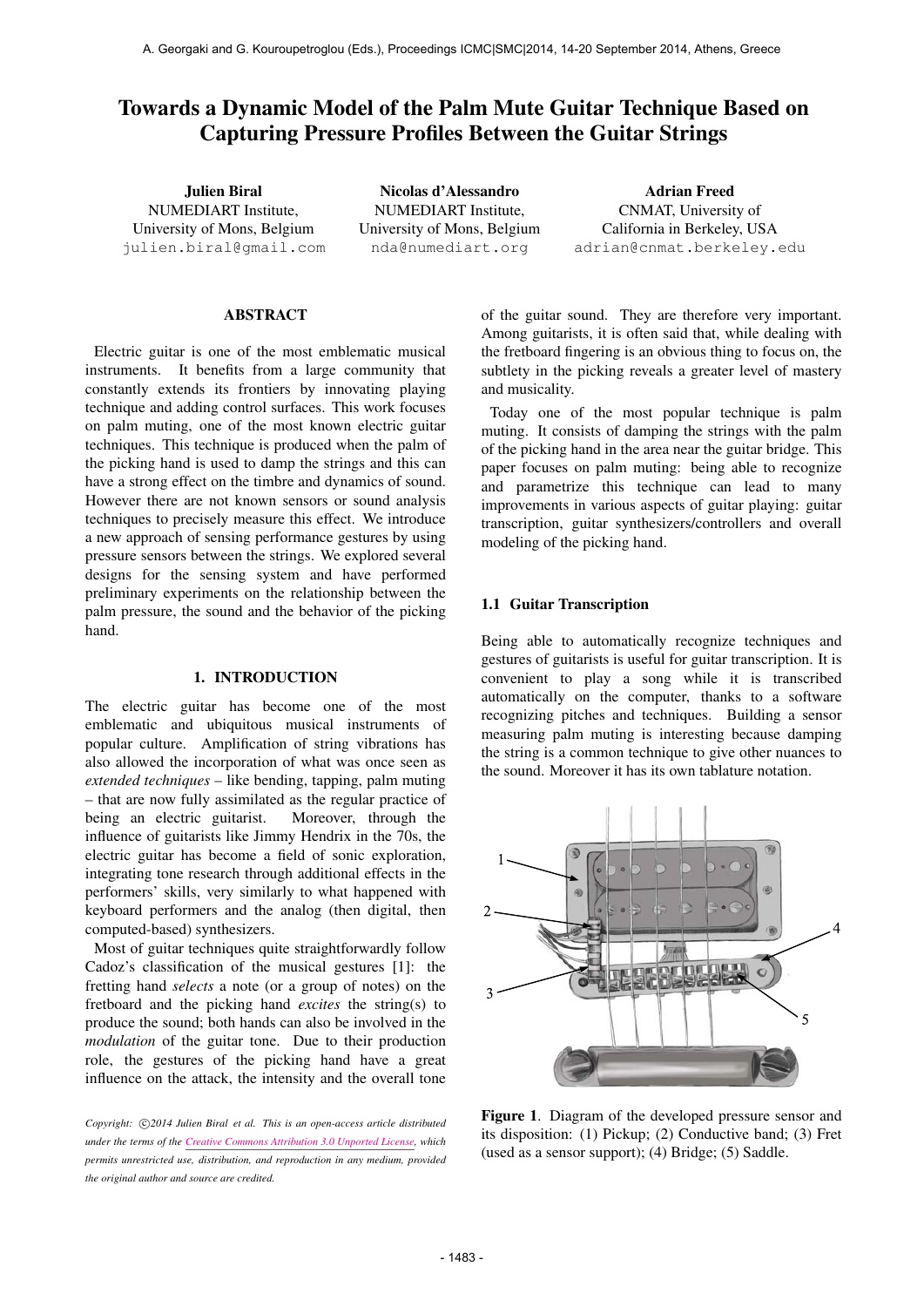### 1.2 Guitar Synthesizers and Controllers

Today plenty of guitar controllers are on the market. Some do not have strings [2]. Some scan the fingerboard to find exactly which notes are fretted [3]. Others use various techniques of pitch-detection, which have been improved considerably during the last decades. With the emergence of polyphonic pickups, pitch detection devices became more important and led to the development of systems directly connectable to the guitar. These systems allow the guitar to be used like a synthesizer, e.g. the *Fishman Tripleplay* and *Roland VGuitar Systems*. However those guitar controllers do not accurately track pitches when strings are palm muted. Therefore they generally require the performer to play without muting the strings [4].

# 1.3 Modeling the Picking Hand

Usually the fretting hand stops the guitar strings to establish the pitches of notes and chords that a guitarist plays. The picking hand is usually considered as the "playing hand" – the one that has the most impact on timbre and timing. Much of the character of the personal style of the guitarist and the sound itself arise from the gestures of this playing hand. A fruitful axis of research is to model the relationship between the gestures of the picking hand and the sound produced so that gestures can be inferred from real-time analysis of the sound alone. This has been done successfully to identify the pick position [5, 6], the pick interaction [7] and the angle of attack [8]. Moreover multimodal recordings – sound and sensors – of the musical performances can help to bring this idea of *surrogate sensing* even further, by using machine learning techniques to determine the relation between audio and sensor data [9].

# 1.4 Structure of the Paper

In this paper Section 2 will present the overall arc of the work, i.e. the setup that we used and the building of the pressure sensor. The results will then be shown in Section 3 and discussed more deeply in Section 4. Finally we will conclude this work in Section 5.

### 2. SENSOR SETUP

This section describes the fundamental concepts related to this work. Then we present the building of the pressure sensor: its position, its design and its refinement. Figure 1 illustrates the specific terminology related to the guitar field.

# 2.1 Guitar Techniques

The development of comprehensive models of guitar techniques is difficult because of the variety and the complexity of guitar sounds and the richness of contemporary performers' explorations. An important contribution to this modeling problem was proposed by Reboursière et al. who used various classification approaches to recognize some popular guitar

techniques [10]. This recognition was combined with real-time audio processing to create an augmented guitar. However their system can only recognize an ongoing technique as a whole, without further parametrization. Particularly the palm mute technique requires such a quantitive description because it is the vehicle with which many expressive changes to the sound are made including: shorter duration of the guitar note, attenuation of the global energy in the spectrum and less higher frequencies. These correspond to salient features for the listener such as loudness, brightness and attack time [11].

### 2.2 Apparatus to Measure Palm Muting

The apparatus we have built combines two measuring systems: a hexaphonic pickup for string vibration and a piezoresistive fabric, multipoint pressure sensor array.

# *2.2.1 Hexaphonic Pickups*

Among existing guitars with hexaphonic guitar pickups, we selected one that used piezoelectric sensors in the bridge saddles. This avoids potential problems associated with inductive coupling between current flows in the palm pressure sensor array and a magnetic pickup. The ability to record the six strings is important, as we can explore hypotheses such as how palm damping could reduce the crosstalk between strings that often complicates pitch tracking of guitars. It also allows us to temporally and spatially locate the primary source of energy driving the string from the initial pluck.

# *2.2.2 Pressure Sensing Array and Microcontroller*

Sensing palm pressure is challenging because it requires high spatial resolution, high sensitivity to light pressure, relatively high speed and no interference with the guitarist's regular playing technique. Piezoresistive fabric was chosen to solve the light pressure requirement and for its thinness and the ease with which it can be cut during prototype explorations. Commercially available force sensing resistors (FSR's) are simply not available in the required shapes and they are not effective for very light pressures.

To confirm that fabric pressure sensing would work and to tune the choice of fabric, we built the first prototype using conductive strip board as shown in Figure 2. Conductors are wired alternately as signal input and ground to form an interdigitated linear array. Input signals were wired to a simple passive analog conditioning array, as illustrated in Figure 3, and the resulting voltages were acquired and translated into USB OSC messages using the Teensy 3.1 ARM microcontroller. We selected the Teensy because it is low cost, fast enough to send a sensing frame every 2 ms and it has an Arduino-compatible programming environment, including OSC library [12] support.

The circuit shown in Figure 3 is a simple voltage divider in which the second resistor,  $R_{Fab}$ , is implemented by the piezoresistive materiality of the fabric. This method is convenient in its simplicity and economy which is important because we replicate the circuit many times.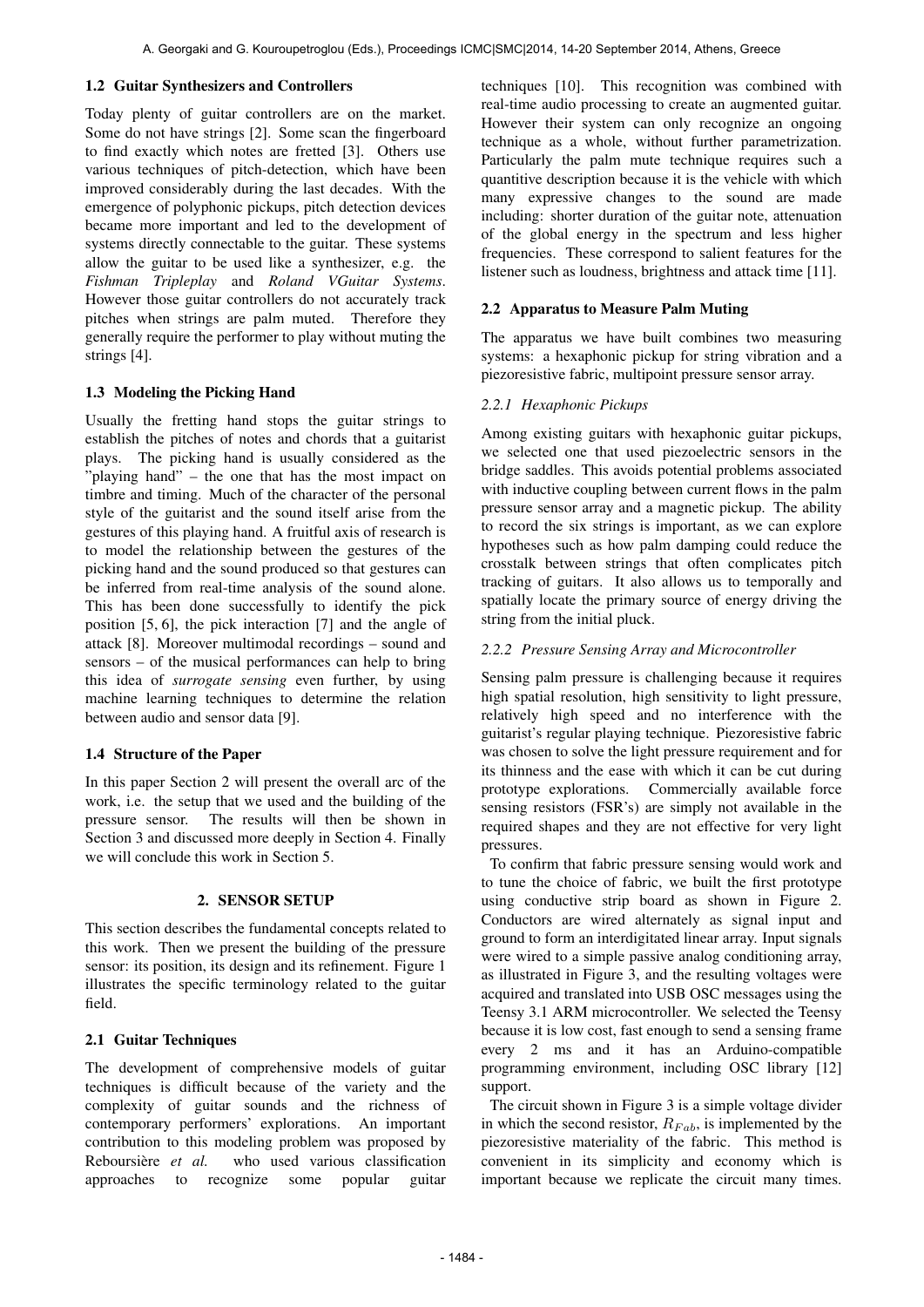

Figure 2. First attempt to sense the guitar thanks to a pressure sensor array attached right onto the guitar bridge.



Figure 3. Passive circuit of the pressure sensor. In this diagram,  $R_{Fab}$  is the variable resistance of the fabric.

The piezoresistive fabric was chosen with relatively low resistances to lower the thermal noise in the sensor. However, for a light touch, the impedance of the circuit is still too high to charge the storage capacitor of the A/D converter in the short time of the sampling operation. This problem is addressed with the additional capacitor which also serves to filter noise at high frequencies from nearby RF sources for example. In this work, a sampling frequency of 500 Hz has been achieved with a precision of 10 bits.

Calibration of FSR's is notoriously difficult. In this application we used a lightweight Spandex from *Eeonyx* and take advantage of the good consistency of the fabric resistivity and the regular sensor spacing to produce repeatable relative values. Calibration measurements were made using the response of the internal resistance of the fabric to a force applied on the sensor, illustrated in Figure 4. The measured relationship between the force and the internal resistance of the textile is specially interesting for its sharp decreases for small forces, which allows for simple detection of very light contacts with the fabric. However, it is relatively difficult to convert this force into pressure due to the complex contacts between the hand and the pressure sensor. Indeed, the side of the hand has a complex structure which varies over time according to the gesture made by the guitarist. This is not an issue for our application as knowing the relationship of the textile to an applied force is sufficient for our purposes as we have ascertained that the functional relationship is monotonic [13].



Figure 4. Measured response of the internal resistance of the piezoresistive fabric to an applied force on the pressure sensor.

The sensor array was positioned immediately behind the bridge of a guitar and we were able to confirm that we could obtain good one-dimensional measurements of palm pressure.

Unfortunately we found during musical performance that the significant measurements of palm pressure need to be done on the other side of the bridge, i.e. the side the strings vibrate on. In fact, there is nothing of interest to sense over the bridge itself. This makes the engineering problem much more challenging and perhaps explains why we could find no prior work on palm pressure sensing.

#### *2.2.3 Saddle-Mounted Sensor Design*

The illustrations in Figure 1 and 6 show the challenging mechanical environment of the Gibson Les Paul bridge. The saddles are adjustable in position to refine pitch intonation and the whole bridge can be raised and lowered from the guitar top. We concluded that the palm sensing for each string had to be at the same points, adjacent to the string relative to the saddle position itself as the pressure of the side of the hand is applied on this area, as illustrated by Figure 5. This makes a single assembly impossible. Sensors are therefore integrated into the saddles themselves. In the first prototype of this idea, shown in Figure 8, we soldered fret wire to the saddles around which a series of conductive bands are wound (with appropriate heat shrink tubing for insulation). Piezoresistive fabric is then wrapped around this assembly.

The series of bands affords two dimensional tactile "imaging" to reflect our observation that the rolling of the hand over the bridge creates a complex pressure profile along the first few centimeters of each string.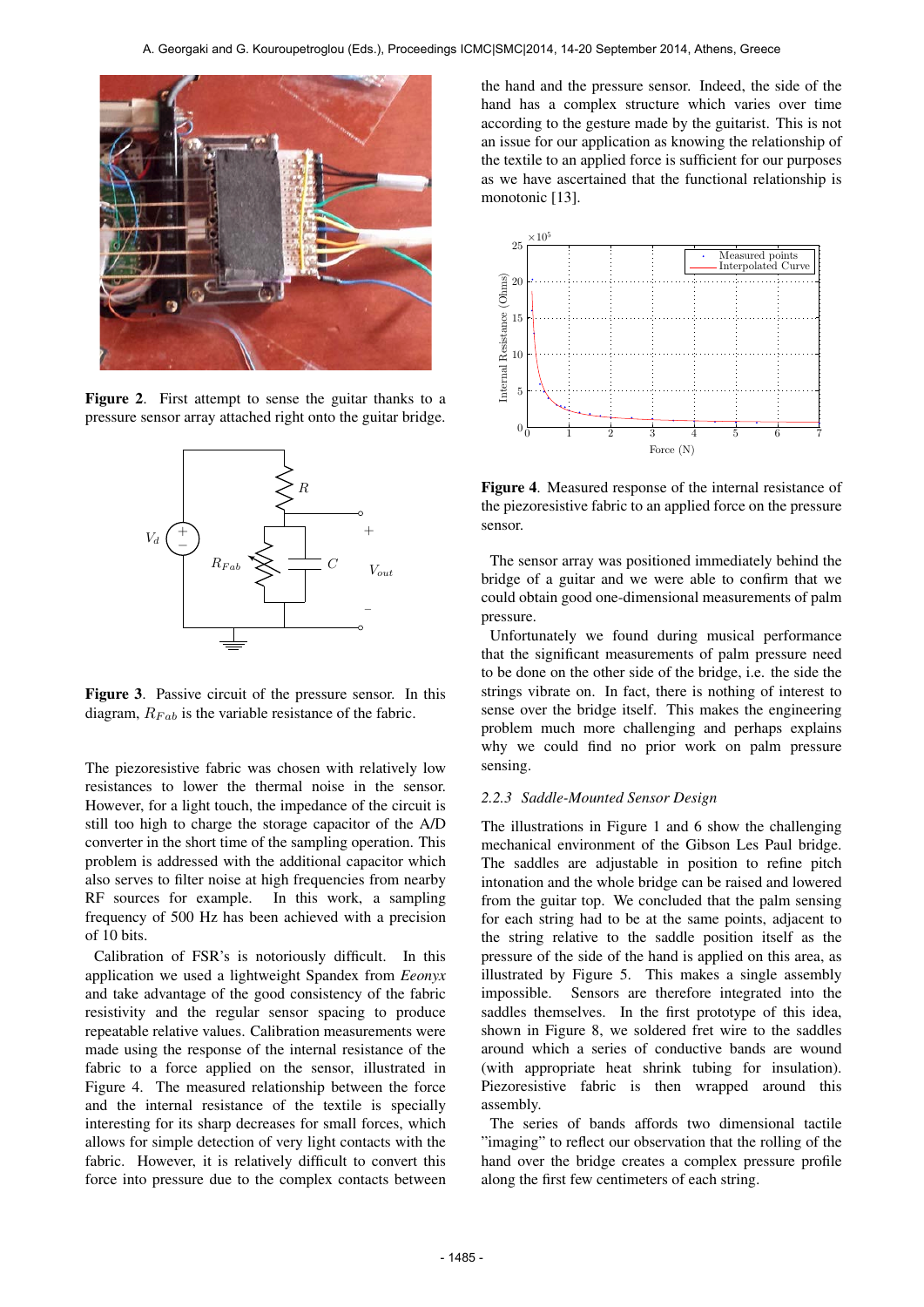

Figure 5. Positioning of the hand when the guitarist does palm muting: (a) palm muting area without the hand, (b) palm muting applied by the side of the hand. Therefore, the area between the bridge and the bridge pickup must be sensed to measure this technique.



Figure 6. Pressure sensor soldered on the saddle of a Les Paul bridge, sensing palm pressure along the string.

Each area of the sensor is a derivative of a voltage divider, illustrated in Figure 7, where each conductive ring acts as an output and is connected to a voltage follower and a second-order Butterworth-like filter to prevent aliasing when the microcontroller samples the output voltages. This circuit has been analyzed and the variable resistances are inferred from the output voltages.

# 2.3 Audio and Pressure Recordings

This setup has been been developed to gather multimodal information about the palm muting technique. In this section, we explain the details of how we recorded these channels.

### *2.3.1 Pressure Gathering*

After being gathered by the sensors and the microcontroller, the pressure dataset is filtered digitally by a FIR filter with 128 coefficients, then it is downsampled, time-stamped and sent, via OSC packets, to the computer through the serial port. This dataset is then processed in the software Max/MSP and can be analyzed in real-time or recorded for further examination.



Figure 7. Equivalent electrical network of the pressure sensor, where  $V_d$  is the power voltage, the fabric, at the top, acts like variable resistors between each conductive ring. The resistors  $R$  are pull-up and pull-down resistors that allows the measure of the variable resistors and maintain a similar dynamic for each area.



Figure 8. Prototype of one pressure sensor to mount along the string: (a) Profile view, (b) Front view. We see the fabric laying on the top of the conductive rings, whose are connected to wires.

# *2.3.2 Audio Recording*

The guitar audio is recorded from a Gibson Les Paul thanks to a hexaphonic pickup. The sound is amplified by the *RMC Poly-Drive II* and split in six jacks by the *RMC Fanout Box*. Finally, those six signals are gathered by the soundcard *MOTU UltraLite MK3* and sent to the computer through the USB port. The audio can then be analyzed in Max/MSP or recorded for further examination.

### 3. PRELIMINARY RESULTS

Our custom pressure sensor has been tested in a simple playing situation, consisting of attacking the open E2 string first with no muting. Then the muting has been raised progressively until the guitar sounded heavily damped. Two different ways of palm muting have been tested: the former consists of moving the hand away from the bridge progressively, the latter consists of varying the applied pressure on the strings in a fixed position. Finally, three methods of plectrum picking are studied: the downward picking, the upward picking and the alternate picking. These tests have been recorded (audio and sensor data) and the following parts present some preliminary results computed in Matlab.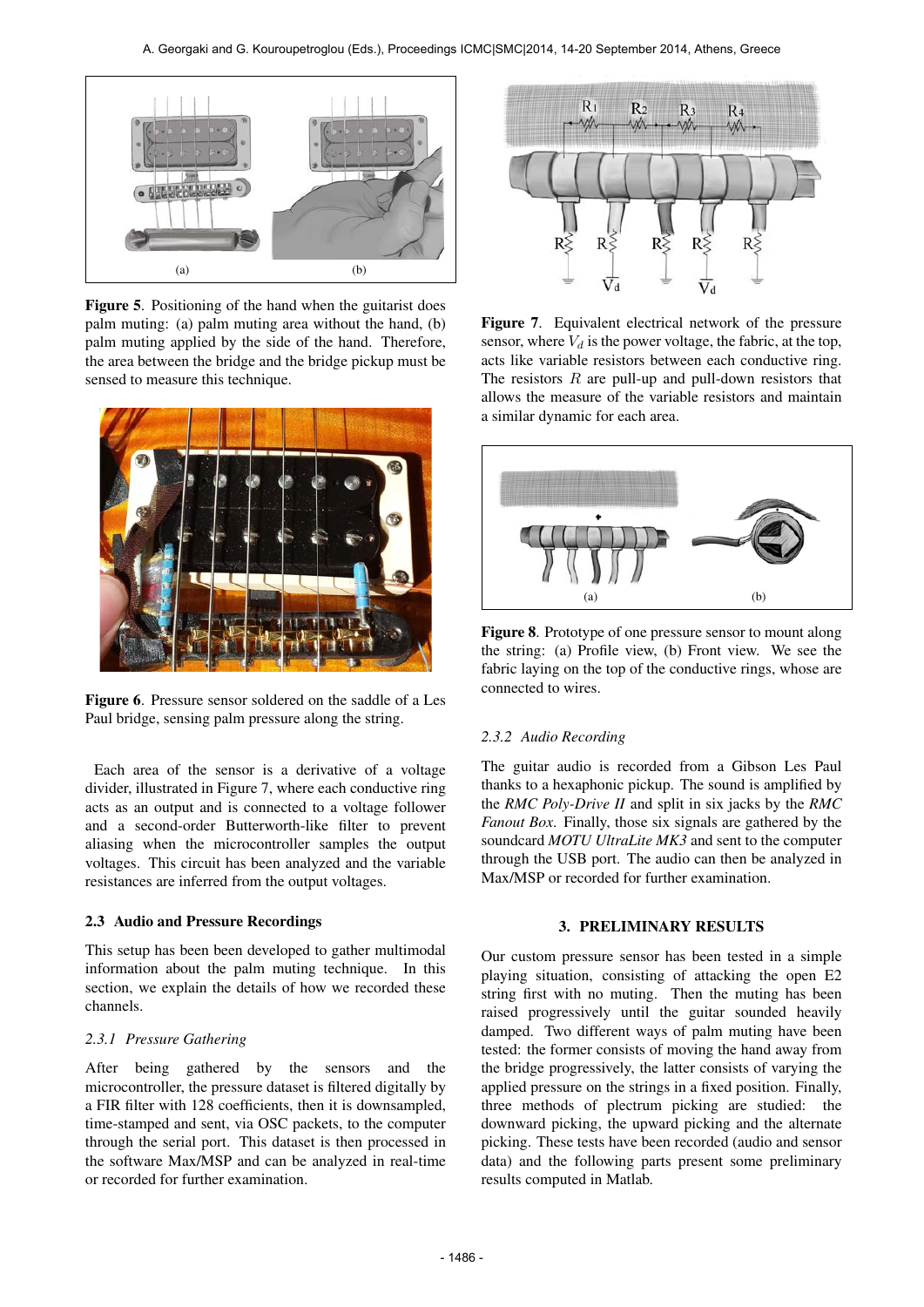#### 3.1 Synchronization of the Datasets

First the pressure and audio datasets have been synchronized. Actually it is impossible to know automatically the delay between the two recordings because they are not sampled by the same processor. The pressure dataset is sampled by the ADC converter and time-stamped by the OSC protocol but the internal clock of the microcontroller is not the same as the one on the computer. The synchronization is thus made manually by hitting the E2 string at the beginning of the recording and realigning of the peaks in both datasets.

#### 3.2 Sensor Response to the Rolling of the Palm

The second test consists of rolling the palm along the sensor and measuring its response. This experiment is interesting because it illustrates the distribution of the pressure along the strings when the hand stands in different positions. The results are shown in Figure 9. where the time flows on the y-axis and where the x-axis corresponds to each four areas of the sensors (1 is the closest to the bridge and 4 is the closest to the bridge pickup). In this case the hand applied a strong pressure near the bridge (represented by the warmer colors on the graph) and slightly rolled off towards the bridge pickup until 44 seconds, before rolling back to the bridge. One can observe that the pressure applied on the first, second and fourth area of the sensor is more intense as the hand rolls off close to the pickup. However, the third area remains more or less constant and a less intense pressure is applied on it. This can be explained by the complexity of the side of the hand that applies the palm muting: the interaction between the location of muscles, the malleability of the skin and the distribution of the pressure that balances the hand on the guitar could explain this observation and further explorations are required to understand this phenomena.



Figure 9. Measured response of the sensor (x axis) to the rolling gesture of the palm over time (y axis). The intensity of the colors represents the intensity of the normalized pressure on the sensor.



Figure 10. Normalized pressure intensity over time on the second area of the sensor with its associated audio RMS envelope for: (a) downward picking, (b) upward picking, (c) alternate picking.

#### 3.3 Picking Analysis

We performed pressure recording when a guitarist was playing with a plectrum with different picking techniques: downward picking, upward picking and alternate picking. The pressure profiles of three played notes as well as the RMS envelope of their audio signal are shown in Figure 10 for each kind of picking. We can see that a drop in intensity occurs every time the string is picked when palm muting. By looking at first at Figure 10a, we can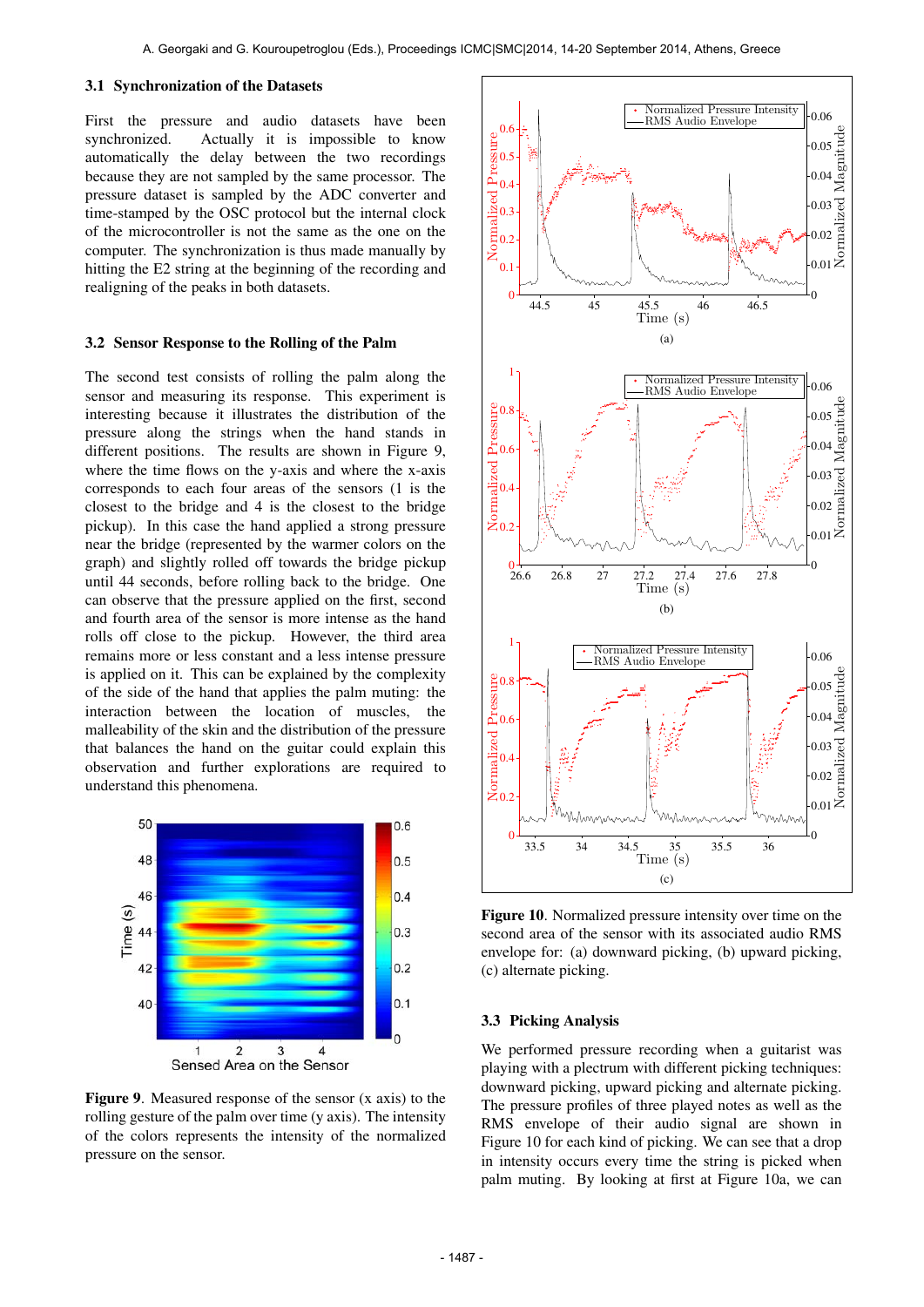divide each drop into three main phases:

- Just before the string is picked, the pressure intensity starts to fall slightly: this is probably due to the movement of the hand that anticipates the picking by positioning the fingers adequately.
- When the string is picked, the pressure intensity quickly falls to a lower value. Indeed, when guitarists play a string, they need to do it briefly with a certain force to produce a good sound. The hand can therefore be seen as a pivot where its applied force is distributed between the strain applied on the string and the movement required to play a note.
- After the string is picked, the pressure still continues to drop during a certain time. In fact, the hand keeps an inertia (momentum) after picking the string and then needs to be positioned to anticipate the next attack.

The same phases are observable on the upward picking pressure set in Figure 10b and differentiating the two sets requires further analysis. However, the pressure data set of the alternate picking differs from the two first ones. Indeed, alternate picking is performed by strictly alternating downward and upward picking strokes in a continuous flow. This guitar technique is important because it is the most common method of plectrum playing. If the two first cases presented a similar behavior, the plot of the normalized pressure intensity over time of the alternate picking, shown in Figure 10c, is expected to give a slightly different result. Indeed, if in upward or downward picking, the hand must anticipate the gesture before the attack, alternate picking allows continuous attacks of the string without positioning the hand between each picking. One can observe that this is the case as each drop in pressure intensity is dividable in two phases: when the string is picked and after the string is picked. The phase that is preliminary to the attack does not appear in this plot. This informs our hypothesis that looking to the pressure profiles of a guitarist would be a way to recognize and study the playing of a guitarist. Moreover, as the sensor works in real-time, all this data could be interpreted and visualized directly.

# 4. DISCUSSION

Our results clearly show that there is a correlation between the sound of the guitar and the behavior of the picking hand. The observation of the sensor values plotted together with the signal energy shows that there is an anticipation of the attack in the gesture made by the guitarist when he/she is palm-muting the string and picking in one direction (downward or upward). When the guitarist alternately picks the string, this anticipatory gesture seems to disappear as the hand strictly goes up and down to pick the string. These results mean that it is conceivable to know specifically the style of picking performed by a guitarist when palm muting in real-time,

as the sensor is low-latency. This could lead to the rehabilitation of the playing of guitarists that suffer from injuries. Moreover, the study of the anticipatory gesture of the downward and upward picking is interesting as it could be a way to predict the attack of the string. Therefore, the observation of the sensor curves can give relevant information about the sound produced and the behavior of the hand, such as the intensity and the position of the pressure that produce a certain damped sound, or even knowing the strength of the attack by analyzing the steepness of the drop in pressure when picking.

Finally the experiment consisting of rolling the hand along the sensor shows that the distribution of the pressure when palm muting is a complex problem that requires further work: damping heavily the string by rolling off the hand towards the bridge pickup does not simply translate the pressure intensity towards the pickup. The extraction of correlations between the intensity and the position of the applied pressure is consequently more difficult that has been imagined and necessitates a better understanding of the behavior of the hand motion of guitarists.

### 5. CONCLUSION

In order to analyze the palm muting technique, we built a pressure sensor that can measure the pressure applied by the palm on the strings. Then we refined the sensor and explored the integration challenges of that kind of device on a popular guitar, a Gibson Les Paul. Our experiments clearly showed that it could sense the palm pressure accurately. Moreover the results that we obtained gave interesting information about the behavior of the picking hand, such as a slight release of the pressure before picking the string or that the distance of the hand from the bridge is more important than the applied force. These early experiments show us that this category of sensor will serve as an interesting platform for further research.

### Acknowledgments

Thanks to the University of Mons and the AIMs for the sponsorship, to Gibson Guitars for the Les Paul, to John MacCallum for the help given about o.dot and Colleen McMahon for the drawings of Figures 1, 5, 7 and 8.

#### 6. REFERENCES

- [1] C. Cadoz and M. M. Wanderley, "Gesture-music," *Trends in gestural control of music*, vol. 12, p. 101, 2000.
- [2] L. Kessous, J. Castet, and D. Arfib, "GXtar', an interface using guitar techniques," in *Proceedings of the 2006 conference on New interfaces for musical expression*. IRCAM – Centre Pompidou, 2006, pp. 192–195.
- [3] K. A. McMillen, "Computer input device for polyphonic stringed instruments," in *Proceedings of the International Computer Music Conference. Ann*